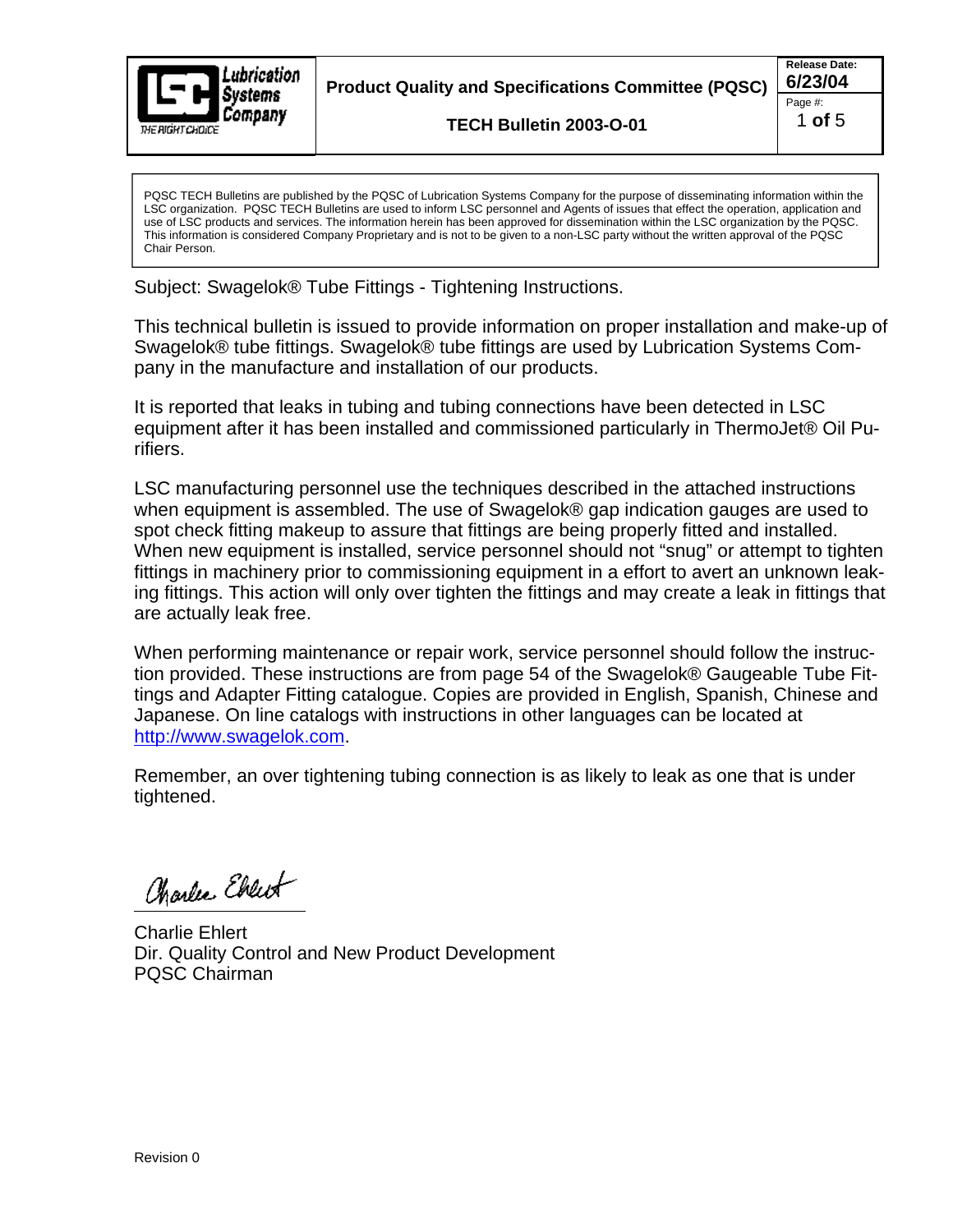

# 54 Tube Fittings

# **Swagelok Tube Fitting Instructions** for 1 in. / 25 mm and Smaller Fittings

Fig. 1



## **Installation Instructions**

NOTE: These instructions apply to traditional fittings and fittings with the advanced backferrule geometry.

- 1. Insert tubing into the Swagelok tube fitting (Fig. 1).
- 2. Make sure that the tubing rests firmly on the shoulder of the tube fitting body and that the nut is finger-tight.
- 3. Scribe the nut at the 6 o'clock position (Fig. 2).

4. While holding fitting body steady, tighten the nut 1 1/4 turns to the 9 o'clock position. (Fig. 3)

NOTE: For 1/16, 1/8, and 3/16 in.; 2, 3, and 4 mm tube fittings, tighten the nut 3/4 turn to the 3 o'clock position.

## Installation in High-Pressure Applications and High Safety-Factor Systems

- 1. Insert tubing into the Swagelok tube fitting.
- 2. Make sure that the tubing rests firmly on the shoulder of the tube fitting body.
- 3. Due to the variations of tubing diameters, a common starting point is desirable. Therefore, tighten the nut until the tubing will not turn by hand or move axially in the fitting.
- 4. Scribe the nut at the 6 o'clock position.

5. While holding fitting body steady, tighten the nut 1 1/4 turns to the 9 o'clock position. NOTE: For 1/16, 1/8, and 3/16 in.; 2, 3, and 4 mm tube fittings, tighten the nut 3/4 turn to the 3 o'clock position.

## Gaugeability

On initial installation, the Swagelok gap inspection gauge assures the Installer or Inspector that a fitting has been sufficiently tightened.

Position the Swagelok gap Inspection gauge next to the gap between the nut and body.

- If the gauge will not enter the gap, the fitting is sufficiently tightened (Fig. 4).
- If the gauge will enter the gap, additional tightening Is required (Fig. 5).

# **Reassembly Instructions**

You may disassemble and reassemble a Swagelok tube fitting. port connector, cap, and plug many times.

- 1. Insert tubing with preswaged ferrules into the fitting body until the front ferrule seats (Fig. 6).
- 2. Rotate the nut with a wrench to the previously pulled-up position; at this point a significant Increase in resistance will be encountered.
- 3. Tighten slightly with a wrench (Fig. 7).

NOTE: Do not use the gap inspection gauge with reassembled fittings.







Fig. 6

Fig. 7

Fig. 8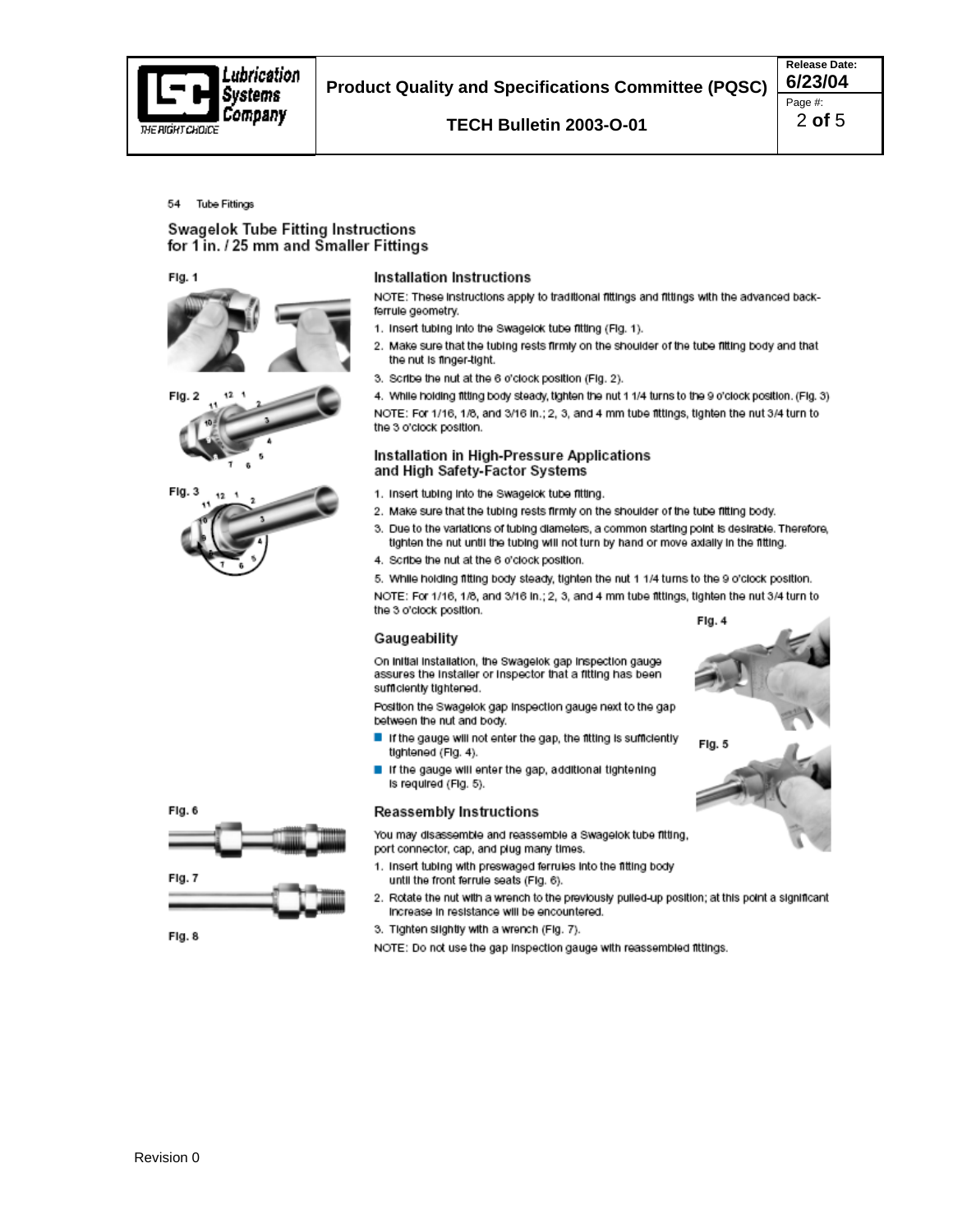

# **Product Quality and Specifications Committee (PQSC)**

TECH Bulletin 2003-O-01

**Release Date:** 6/23/04 Page #: 3 of 5

#### 54 Racores

## Instrucciones de instalación para racores Swagelok de 25 mm (1 pulg) y menores

Fig. 1





## Instrucciones de instalación

NOTA: Estas instrucciones son aplicables para los racores tradicionales y para los racores con la férula trasera de geometría avanzada.

- 1. Inserte el tubo en el racor Swagelok (Fig. 1).
- 2. Asegúrese de que el tubo esté firmemente apoyado en el hombro del cuerpo del racor y de que la tuerca esté apretada a mano.
- 3. Haga una marca en la tuerca en la posición de las 6 horas (Fig.2).
- 4. Mientras sostiene firmemente el cuerpo del racor, apriete la tuerca una vuelta y cuarto hasta la posición de las 9 horas. (Fig. 3)

NOTA: Para los racores de 1/16, 1/8 y 3/16 pulg; 2, 3 y 4 mm, apriete la tuerca 3/4 de vuelta hasta la posición de las 3 horas.

#### Instalación en aplicaciones de alta presión y sistemas de alto factor de seguridad

- 1. Inserte el tubo en el racor Swagelok.
- 2. Asegúrese de que el tubo esté firmemente apoyado en el hombro del cuerpo del racor.
- 3. Debido a las variaciones de los diámetros de los tubos, es conveniente tener un punto de partida común. Por lo tanto, apriete la tuerca hasta que el tubo no gire a mano o no se mueva axialmente en el racor.
- 4. Haga una marca en la tuerca en la posición de las 6 horas.
- 5. Mientras sostiene firmemente el cuerpo del racor, apriete la tuerca una vuelta y cuarto hasta la posición de las 9 horas.

Fig. 4 NOTA: Para los racores de 1/16, 1/8 y 3/16 pulg; 2, 3 y 4 mm, apriete la tuerca 3/4 de una hasta la posición de las 3 horas.

### Galgabilidad

Durante la instalación inicial, la galga de inspección de montaje Swagelok da al instalador o al inspector la seguridad de que el racor ha sido suficientemente apretado.

Coloque la galga de inspección de montaje Swagelok al lado del espacio existente entre la tuerca y el cuerpo.

- Si la galga no entra en el espacio, el racor está suficientemente apretado (Fig.4).
- Si la galga entra en el espacio, es necesario apretar un poco más п (Fig. 5).

#### Instrucciones de reutilización

Es posible desmontar y volver a montar un racor, tubo manguito conector, tapón para tubo y tapón para racor muchas veces.

- 1. Inserte el tubo con las férulas pre-ensambladas en el cuerpo del racor hasta que la férula delantera quede asentada en el cuerpo (Fig. 6).
- 2. Gire la tuerca con una llave hasta la posición previamente apretada; en ese punto sentirá un aumento grande de la resistencia.
- 3. Apriete ligeramente con una llave (Fig. 7).
- NOTA: No utilice la galga de inspección de montaje con los racores reutilizados.



Fig. 8

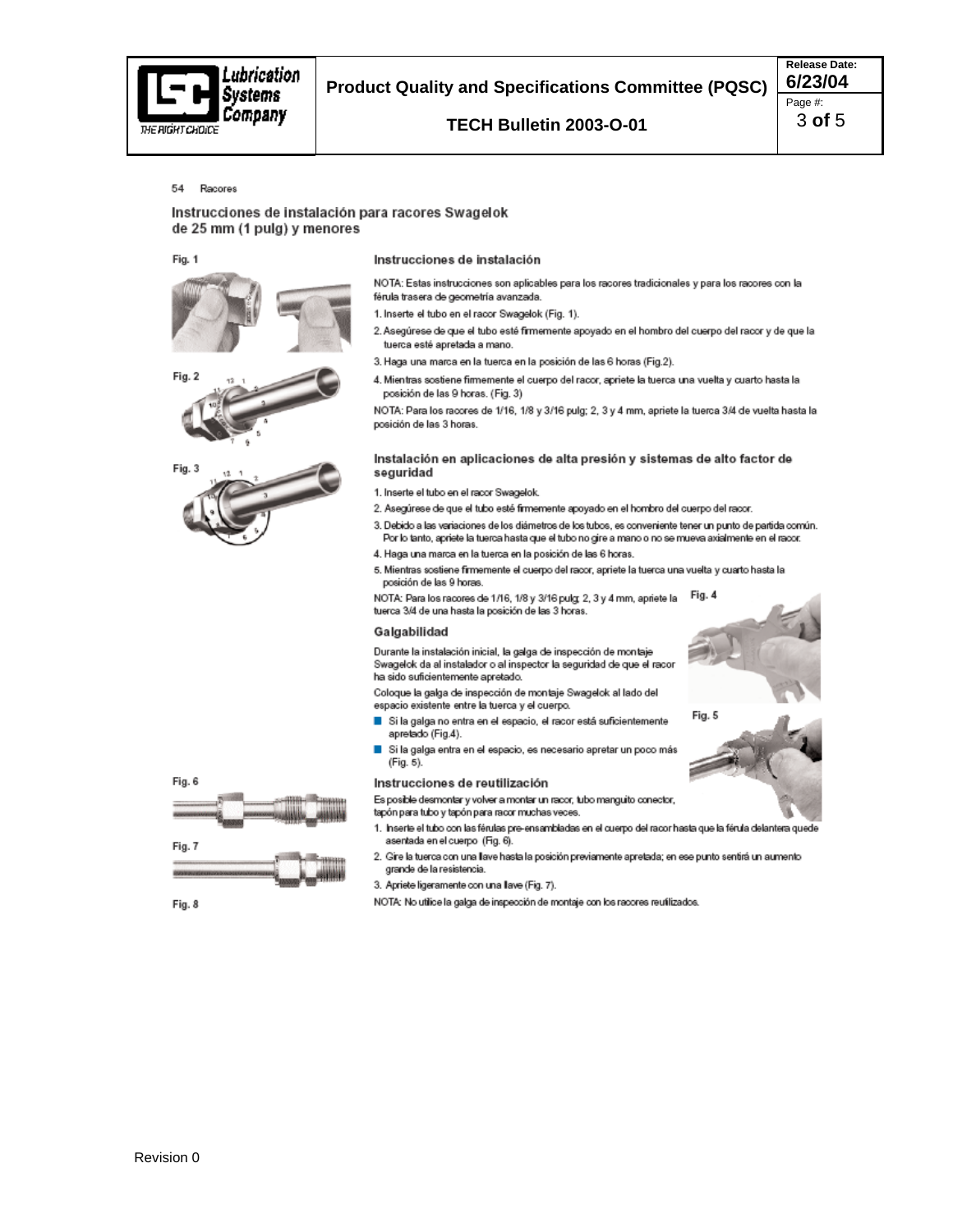

## 54 管接头

1英寸 (25 毫米)和更小的 Swagelok 管接头的说明





- 注:这些说明适用于传统管接头和带有先进几何形状的支撑卡套的管接头。
- 1. 将管子插入至Swagelok管接头中 (图 1)。
- 2. 确认管子稳妥地搁在管接头肩部将并螺母用手指拧紧。
- 3. 将螺母在6点钟位置上刻痕 (图 2)。
- 4. 一面稳固地握住管接头,一面将螺母旋转11/4圈,到达9点钟位置(图3)。
- 附注: 对于口径为1/16, 1/8, 和3/16美寸, 以及2, 3, 和4毫米管接头, 将螺母紧因 3/4 圈, 到达3点钟位置。

## 在高压应用中的高安全系数系统中的安装

- 1. 将管子插入至Swagelok管接头中。
- 2. 确认管子稳妥地搁在管接头肩部上。
- 3. 由于管子直径的不同, 故需要一公共起始点。因此, 将螺母旋紧至管子不能用手再旋动或 在管接头中不能轴向移动为止。
- 4. 将螺母在6点钟位置上刻痕。
- 5. 一面稳固地握住管接头, 一面将螺母旋转11/4圈, 到达9点钟位置,
- 附注: 对于口径为1/16、1/8, 和3/16英寸, 以及2、3, 和4毫米的管接头, 螺母紧固3/4圈, 到达3点钟位置。 图 4

图 5

## 可测量性

初步安装好以后,应用Swagelok问隙检测规能使安装人员或检 验人员确认管接头已充分紧固。将Swagelok间隙检测规放置在 紧靠螺母和管接本体之间的间隙后面。

- 如果检测规不能进入间隙,则表示管接已充分紧固(图4)。
- 如果桧测同能进入间隙,则表示需要再加以紧固(图 5)。

## 重新装配说明

你可能需要多次拆卸和重新装配Swagelok管接头、端口连接器 管帽和管塞等。

- 1. 把带有预锻压卡套的管子插入至管接头中, 直到前卡套就位 为止(图6)。
- 2. 用一扳手将螺母旋转到以前拉起的位置;在这点上将会遇到阻力明显增大。
- 3. 用扳手略微紧固(图7)。

附注: 对于重新装配的管接头, 不要使用间隙检测规。



图 6